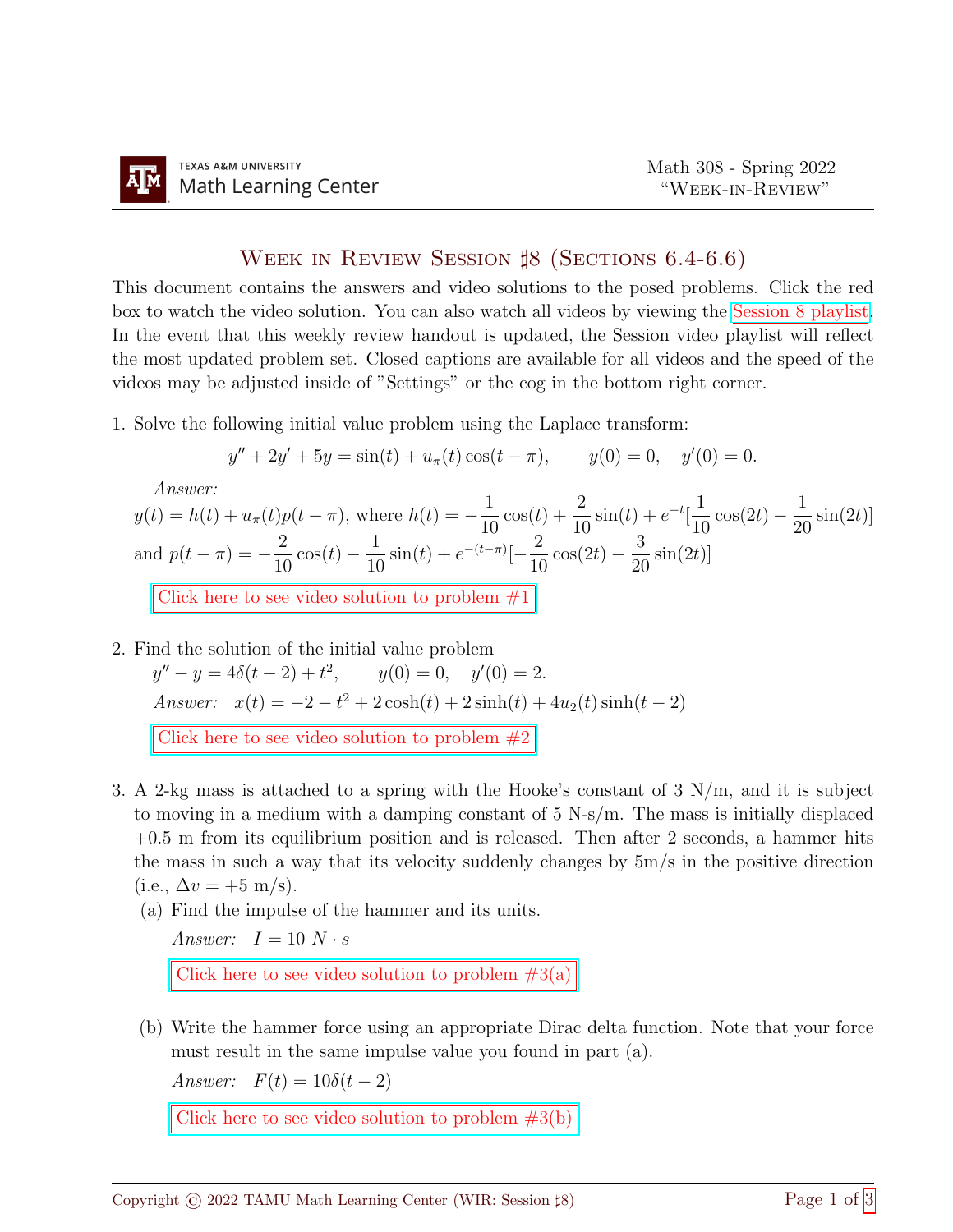(c) Set up an IVP and find the position  $x(t)$  of the mass for  $t \geq 0$ . Answer:  $x(t) = -e^{-\frac{3}{2}t} + 1.5e^{-t} + u_2(t) \left( 10e^{-(t-2)} - 10e^{-\frac{3}{2}(t-2)} \right)$ 

Click here to see video solution to problem  $#3(c)$ 

4. Find the following convolutions using the definition only. (a)  $e^t * e^{3t}$ 

> Answer:  $\frac{1}{2}$ 2  $e^{3t}-\frac{1}{2}$ 2  $e^t$ Click here to see video solution to problem  $#4(a)$

- (b)  $t * t^n$ , where  $n = 0, 1, 2, \ldots$ Answer:  $\frac{t^{n+2}}{(n+1)!}$  $(n+1)(n+2)$ Click here to see video solution to problem  $#4(b)$
- 5. Using the Laplace transform (instead of the definition), compute the following convolutions. (a)  $u_a(t) * u_b(t)$

Answer:  $u_{a+b}(t)(t - (a + b))$ 

Click here to see video solution to problem  $#5(a)$ 

- (b)  $t^n * t^m$ ,  $n, m = 0, 1, 2, \ldots$ Answer:  $\frac{n!m!}{(n-1)!}$  $\frac{n(m)}{(n+m+1)!}t^{n+m+1}$ Click here to see video solution to problem  $#5(b)$
- 6. In each of the following cases find a function (or a generalized function)  $g(t)$  that satisfies the equality for  $t \geq 0$ .
	- (a)  $t * g(t) = t^4$ Answer:  $g(t) = 12t^2$

Click here to see video solution to problem  $\#6(a)$